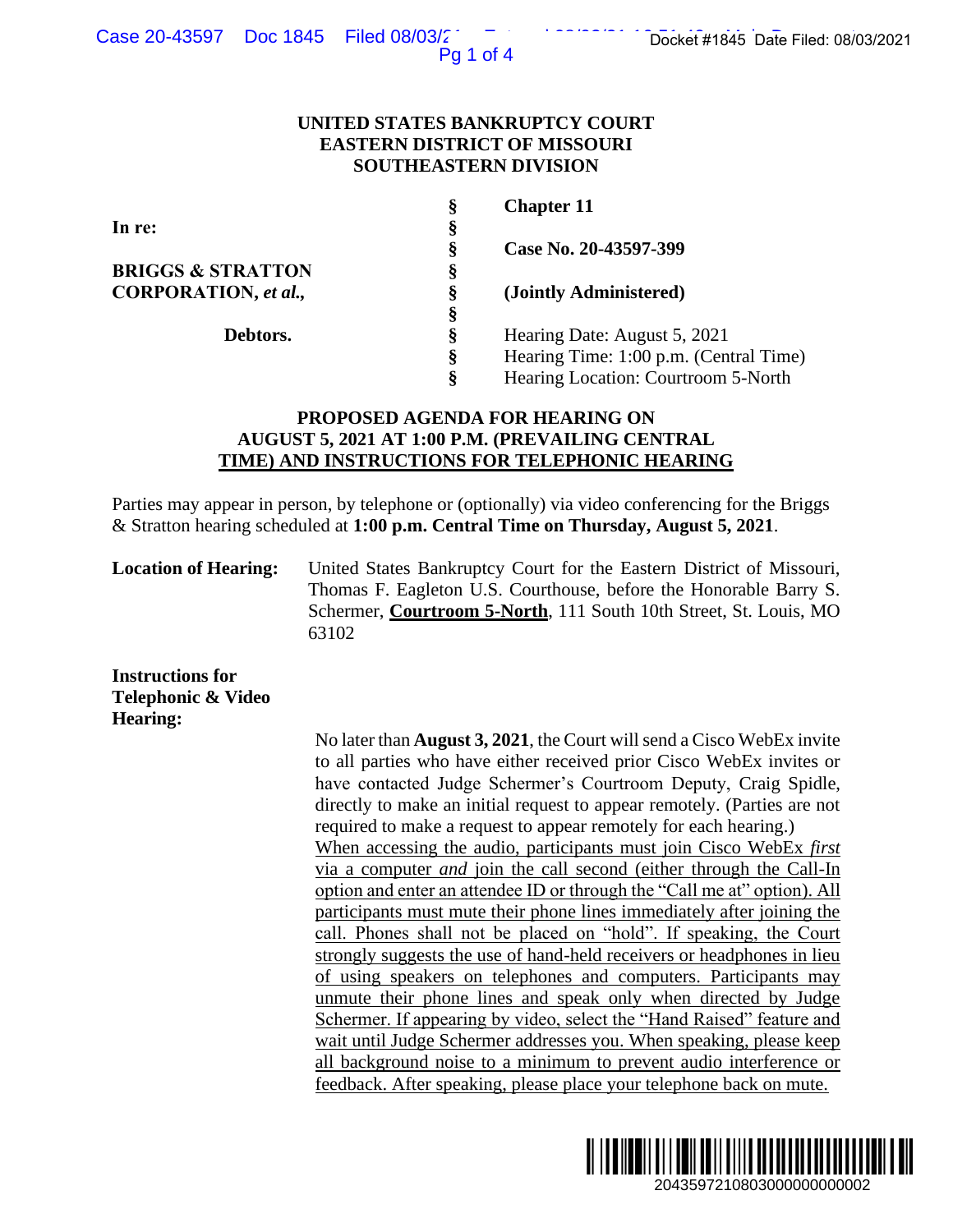### Case 20-43597 Doc 1845 Filed 08/03/21 Entered 08/03/21 16:51:40 Main Document Pg 2 of 4

If there is a problem connecting to Cisco WebEx audio, please disconnect your phone line and re-dial. If there is an issue gaining access to the video feed, please log out of Cisco WebEx then login. If the issue persists, please e-mail Mr. Spidle at [Craig\\_Spidle@moeb.uscourts.gov](mailto:Shontelle_McCoy@moeb.uscourts.gov) promptly and we will work on resolving the issue.

The Court's official announcement will be posted on the Court's website: [https://www.moeb.uscourts.gov/sites/moeb/files/BSS-](https://www.moeb.uscourts.gov/sites/moeb/files/BSS-Appearances_for_Briggs_Stratton_ATT_call_info.pdf)[Appearances\\_for\\_Briggs\\_Stratton\\_ATT\\_call\\_info.pdf](https://www.moeb.uscourts.gov/sites/moeb/files/BSS-Appearances_for_Briggs_Stratton_ATT_call_info.pdf) and [https://www.moeb.uscourts.gov/briggs-stratton-corporation-et-al.](https://www.moeb.uscourts.gov/briggs-stratton-corporation-et-al) Instructions for appearances may also be found on [http://www.kccllc.net/briggs.](http://www.kccllc.net/briggs)

| PLAN ADMINISTRATOR'S MOTIONS AND OBJECTIONS TO CLAIMS |                                                                                                                                                                                                                                                                                                                                                                                                                                                                                                                                                                                                                                                                                                                                            |                            |  |  |
|-------------------------------------------------------|--------------------------------------------------------------------------------------------------------------------------------------------------------------------------------------------------------------------------------------------------------------------------------------------------------------------------------------------------------------------------------------------------------------------------------------------------------------------------------------------------------------------------------------------------------------------------------------------------------------------------------------------------------------------------------------------------------------------------------------------|----------------------------|--|--|
| <b>Item Number</b>                                    | Objection                                                                                                                                                                                                                                                                                                                                                                                                                                                                                                                                                                                                                                                                                                                                  | <b>Attorney Presenting</b> |  |  |
|                                                       | Administrator's<br>Plan<br><b>The</b><br>Seventeenth<br>Omnibus Objection to Claims on Grounds that<br>Such Claims are Late Filed [Docket No. 1707]<br>- ADJOURNED TO SEPTEMBER 2, 2021<br><b>HEARING.</b>                                                                                                                                                                                                                                                                                                                                                                                                                                                                                                                                 | Julie Dyas Goldberg        |  |  |
|                                                       | <b>Related Documents:</b><br>Notice of Withdrawal of Objection as to<br>Certain Claims [Docket No. 1746].                                                                                                                                                                                                                                                                                                                                                                                                                                                                                                                                                                                                                                  |                            |  |  |
| $\overline{2}$                                        | Administrator's<br>Nineteenth<br>The<br>Plan<br>Omnibus Objection to Claims on Grounds of<br>No Liability [Docket No. 1802].<br><b>Related Documents:</b><br>Supplement<br>Plan<br>Administrator's<br>to<br>Nineteenth Omnibus Objection to Claims on<br>Grounds of No Liability Solely to Clarify<br>Claims of Poclain Hydraulics, Inc. (Claim No.<br>721) and W.W. Grainger, Inc. (Claim Nos. 21<br>and 22) [Docket No. 1808].<br>Sandberg Phoenix & von Gontard P.C.'s<br>Response<br>Notice<br>to<br>of<br>the<br>Plan<br>Omnibus<br>Administrator's<br>Nineteenth<br>Objection to Claims on Grounds of No<br>Liability [Docket No. 1836] - ADJOURNED<br>TO SEPTEMBER 2, 2021 HEARING.<br>Letter to the Court by Frederick Heinzelmann | Julie Dyas Goldberg        |  |  |
|                                                       | [Docket No. 1838].                                                                                                                                                                                                                                                                                                                                                                                                                                                                                                                                                                                                                                                                                                                         |                            |  |  |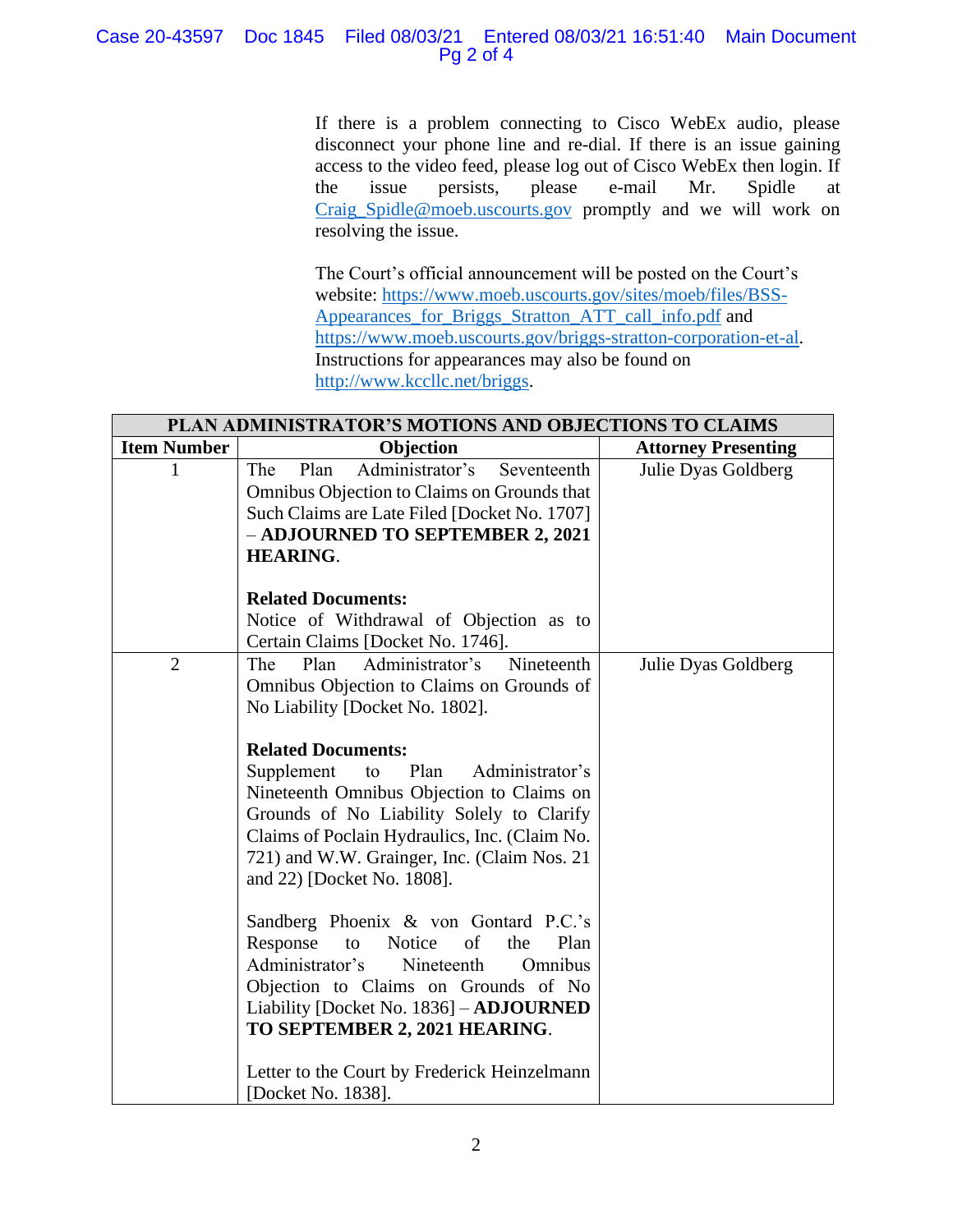## Case 20-43597 Doc 1845 Filed 08/03/21 Entered 08/03/21 16:51:40 Main Document Pg 3 of 4

|   | Response of W.W. Grainger, Inc. to Plan<br>Administrator's Nineteenth Omnibus<br>Objections to Claims on Grounds of No<br>Liability [Docket No. 1839] – <b>ADJOURNED</b><br>TO SEPTEMBER 2, 2021 HEARING. |                     |
|---|-----------------------------------------------------------------------------------------------------------------------------------------------------------------------------------------------------------|---------------------|
|   | Letter to the Court by Steven Gleixner [Docket]<br>No. 1840] - RESOLVED.                                                                                                                                  |                     |
|   | Reply to Response of Frederick Heinzelmann<br>to the Plan Administrator's Nineteenth<br>Omnibus Objection to Claims on Grounds of<br>No Liability [Docket No. 1842].                                      |                     |
| 3 | The Plan Administrator's Twentieth Omnibus<br>Objection to Claims on Grounds That Such<br>Claims Were Fixed by the Confirmation Order<br>(SERP) [Docket No. 1818].                                        | Julie Dyas Goldberg |
|   | <b>Related Documents:</b><br>Letter to the Court by Sharon Plutschack –<br><b>ADJOURNED TO SEPTEMBER 2, 2021</b><br><b>HEARING.</b>                                                                       |                     |

| <b>PARTIES-IN-INTEREST'S MOTIONS</b> |                                                 |                                    |  |  |
|--------------------------------------|-------------------------------------------------|------------------------------------|--|--|
| <b>Item Number</b>                   | Objection                                       | <b>Attorney Presenting</b>         |  |  |
| 4                                    | Notice of Hearing and Combined Motion for       | Attorneys for Andre Segal,         |  |  |
|                                      | Relief from the Automatic Stay [Docket No.      | Suzanna Segal, and SAAS,           |  |  |
|                                      | $1779$ ] – RESOLVED.                            | LL P                               |  |  |
|                                      |                                                 |                                    |  |  |
|                                      | <b>Related Documents:</b>                       |                                    |  |  |
|                                      | Stipulation and Order Among the Debtors'        |                                    |  |  |
|                                      | Wind-Down Estates, Andre Segal, Suzanna         |                                    |  |  |
|                                      | Segal, and SAAS, LLP for Limited Relief         |                                    |  |  |
|                                      | from the Automatic Stay [Docket No. 1841].      |                                    |  |  |
| 5                                    | Motion for Modification of Injunction [Docket]  | <b>Attorneys for Brenda Kelley</b> |  |  |
|                                      | No. 1797] - RESOLVED.                           |                                    |  |  |
|                                      |                                                 |                                    |  |  |
|                                      | <b>Related Documents:</b> No related documents. |                                    |  |  |

| OBJECTION TO PROPOSED ASSUMPTION AND ASSIGNMENT OF<br><b>EXECUTORY CONTRACTS AND UNEXPIRED LEASES</b> |                                          |                            |  |  |
|-------------------------------------------------------------------------------------------------------|------------------------------------------|----------------------------|--|--|
| <b>Item Number</b>                                                                                    | Objection                                | <b>Attorney Presenting</b> |  |  |
| 6                                                                                                     | Deere & Company's Limited Objection and  | Attorneys for Deere &      |  |  |
|                                                                                                       | Reservation of Rights [Docket No. 858] - | Company                    |  |  |
|                                                                                                       | <b>ADJOURNED TO SEPTEMBER 2, 2021</b>    |                            |  |  |
|                                                                                                       | <b>HEARING.</b>                          |                            |  |  |